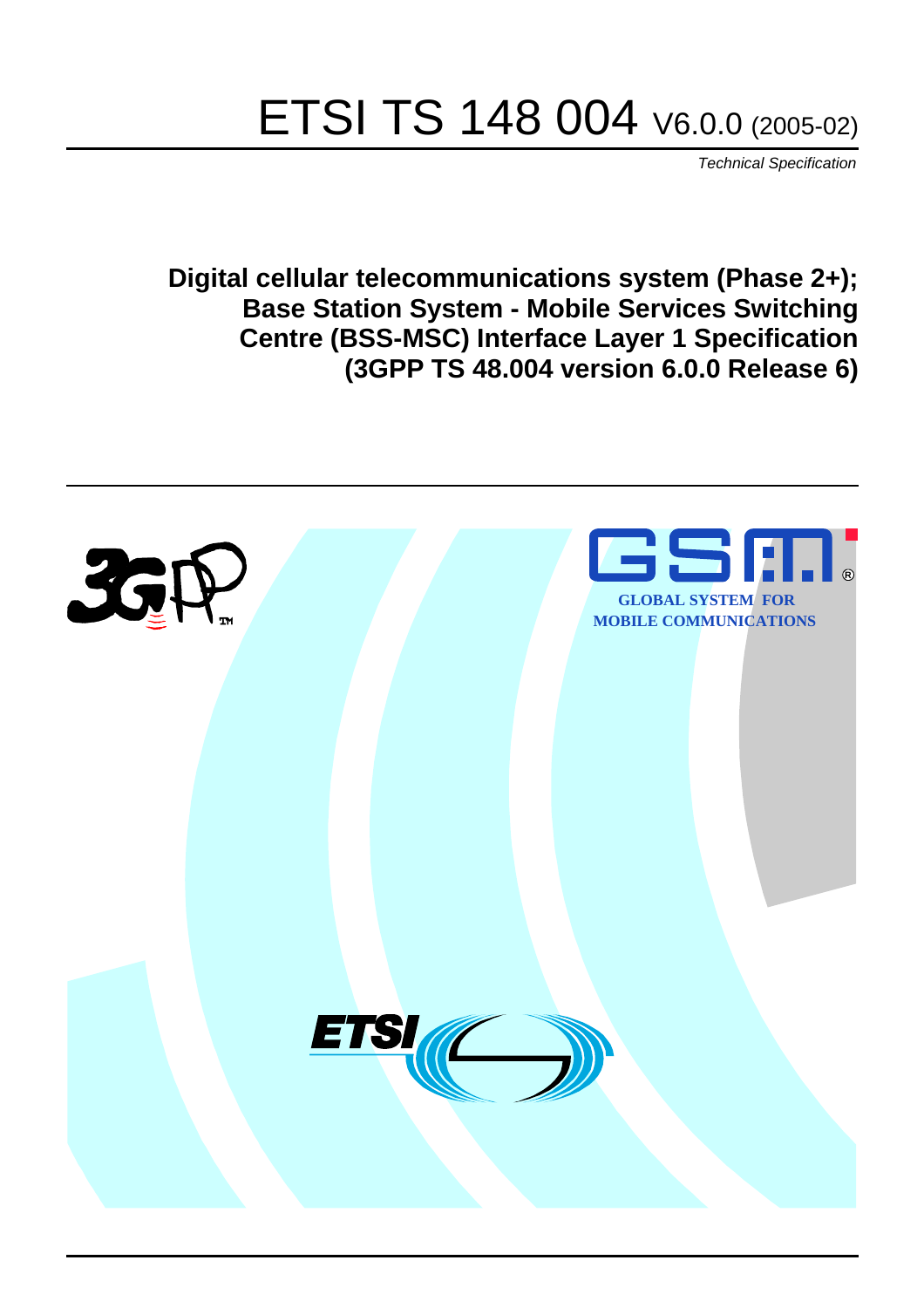Reference RTS/TSGG-0248004v600

> Keywords GSM

#### **ETSI**

#### 650 Route des Lucioles F-06921 Sophia Antipolis Cedex - FRANCE

Tel.: +33 4 92 94 42 00 Fax: +33 4 93 65 47 16

Siret N° 348 623 562 00017 - NAF 742 C Association à but non lucratif enregistrée à la Sous-Préfecture de Grasse (06) N° 7803/88

#### **Important notice**

Individual copies of the present document can be downloaded from: [http://www.etsi.org](http://www.etsi.org/)

The present document may be made available in more than one electronic version or in print. In any case of existing or perceived difference in contents between such versions, the reference version is the Portable Document Format (PDF). In case of dispute, the reference shall be the printing on ETSI printers of the PDF version kept on a specific network drive within ETSI Secretariat.

Users of the present document should be aware that the document may be subject to revision or change of status. Information on the current status of this and other ETSI documents is available at <http://portal.etsi.org/tb/status/status.asp>

If you find errors in the present document, please send your comment to one of the following services: [http://portal.etsi.org/chaircor/ETSI\\_support.asp](http://portal.etsi.org/chaircor/ETSI_support.asp)

#### **Copyright Notification**

No part may be reproduced except as authorized by written permission. The copyright and the foregoing restriction extend to reproduction in all media.

> © European Telecommunications Standards Institute 2005. All rights reserved.

**DECT**TM, **PLUGTESTS**TM and **UMTS**TM are Trade Marks of ETSI registered for the benefit of its Members. **TIPHON**TM and the **TIPHON logo** are Trade Marks currently being registered by ETSI for the benefit of its Members. **3GPP**TM is a Trade Mark of ETSI registered for the benefit of its Members and of the 3GPP Organizational Partners.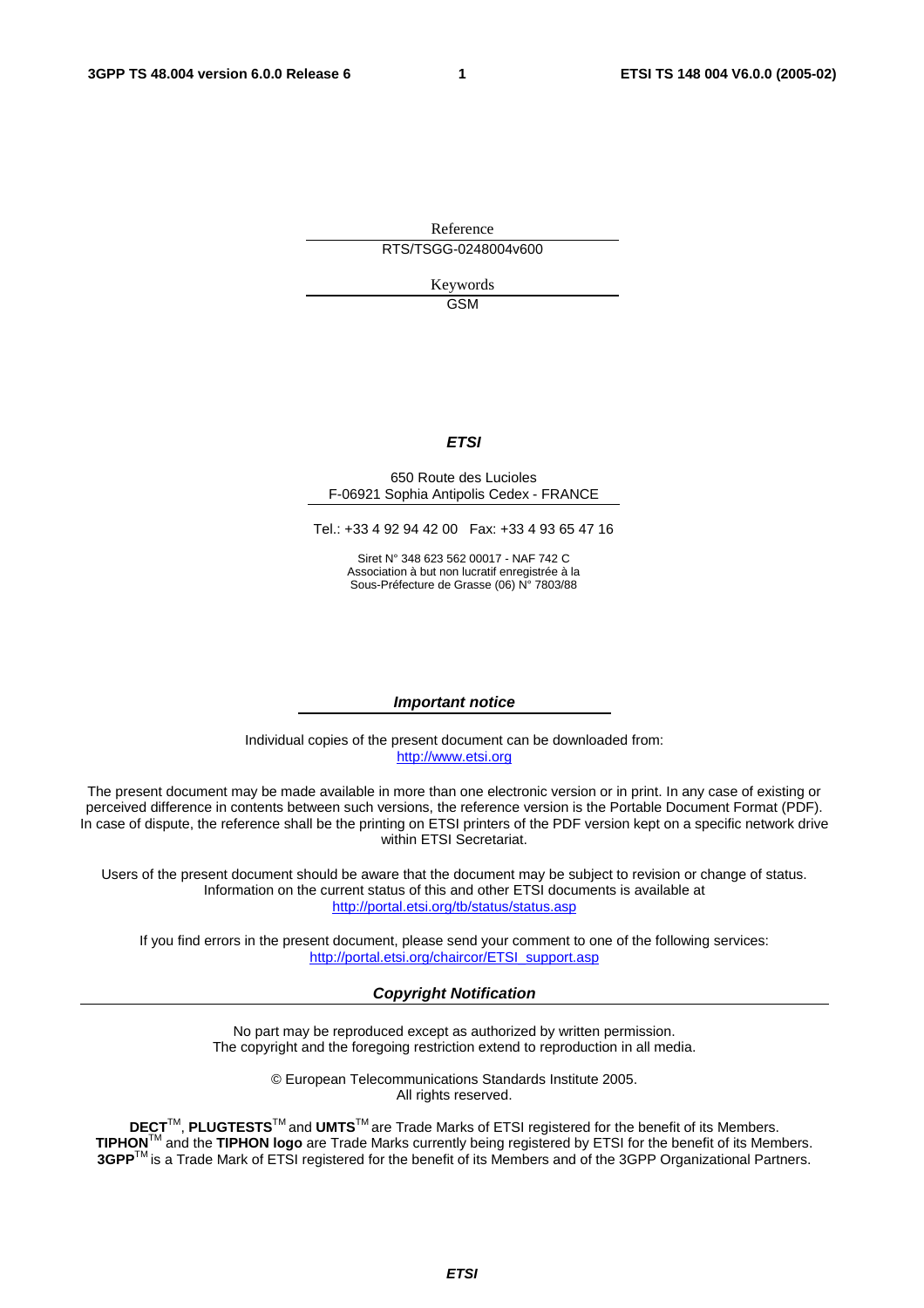### Intellectual Property Rights

IPRs essential or potentially essential to the present document may have been declared to ETSI. The information pertaining to these essential IPRs, if any, is publicly available for **ETSI members and non-members**, and can be found in ETSI SR 000 314: *"Intellectual Property Rights (IPRs); Essential, or potentially Essential, IPRs notified to ETSI in respect of ETSI standards"*, which is available from the ETSI Secretariat. Latest updates are available on the ETSI Web server ([http://webapp.etsi.org/IPR/home.asp\)](http://webapp.etsi.org/IPR/home.asp).

Pursuant to the ETSI IPR Policy, no investigation, including IPR searches, has been carried out by ETSI. No guarantee can be given as to the existence of other IPRs not referenced in ETSI SR 000 314 (or the updates on the ETSI Web server) which are, or may be, or may become, essential to the present document.

#### Foreword

This Technical Specification (TS) has been produced by ETSI 3rd Generation Partnership Project (3GPP).

The present document may refer to technical specifications or reports using their 3GPP identities, UMTS identities or GSM identities. These should be interpreted as being references to the corresponding ETSI deliverables.

The cross reference between GSM, UMTS, 3GPP and ETSI identities can be found under <http://webapp.etsi.org/key/queryform.asp>.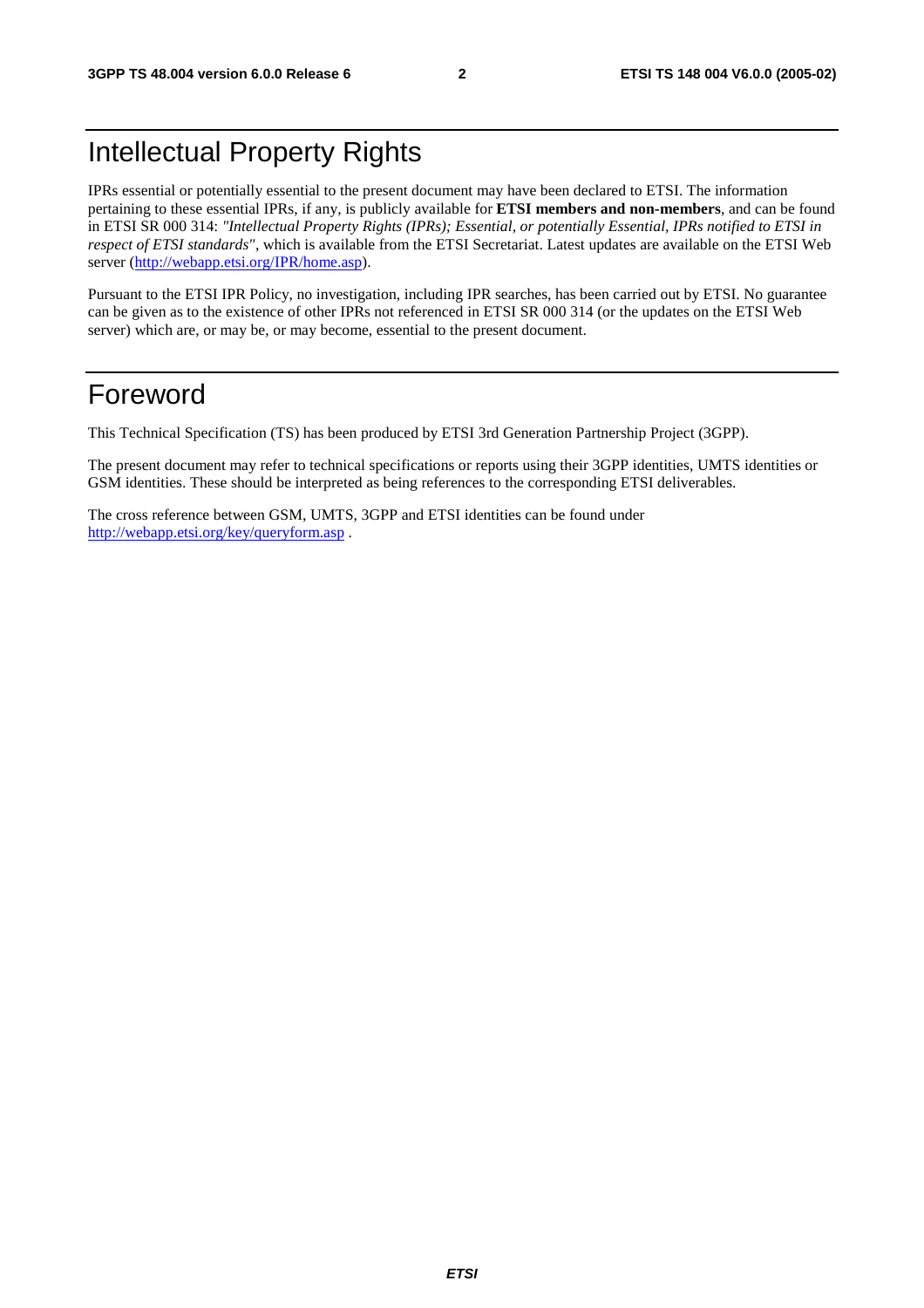### Contents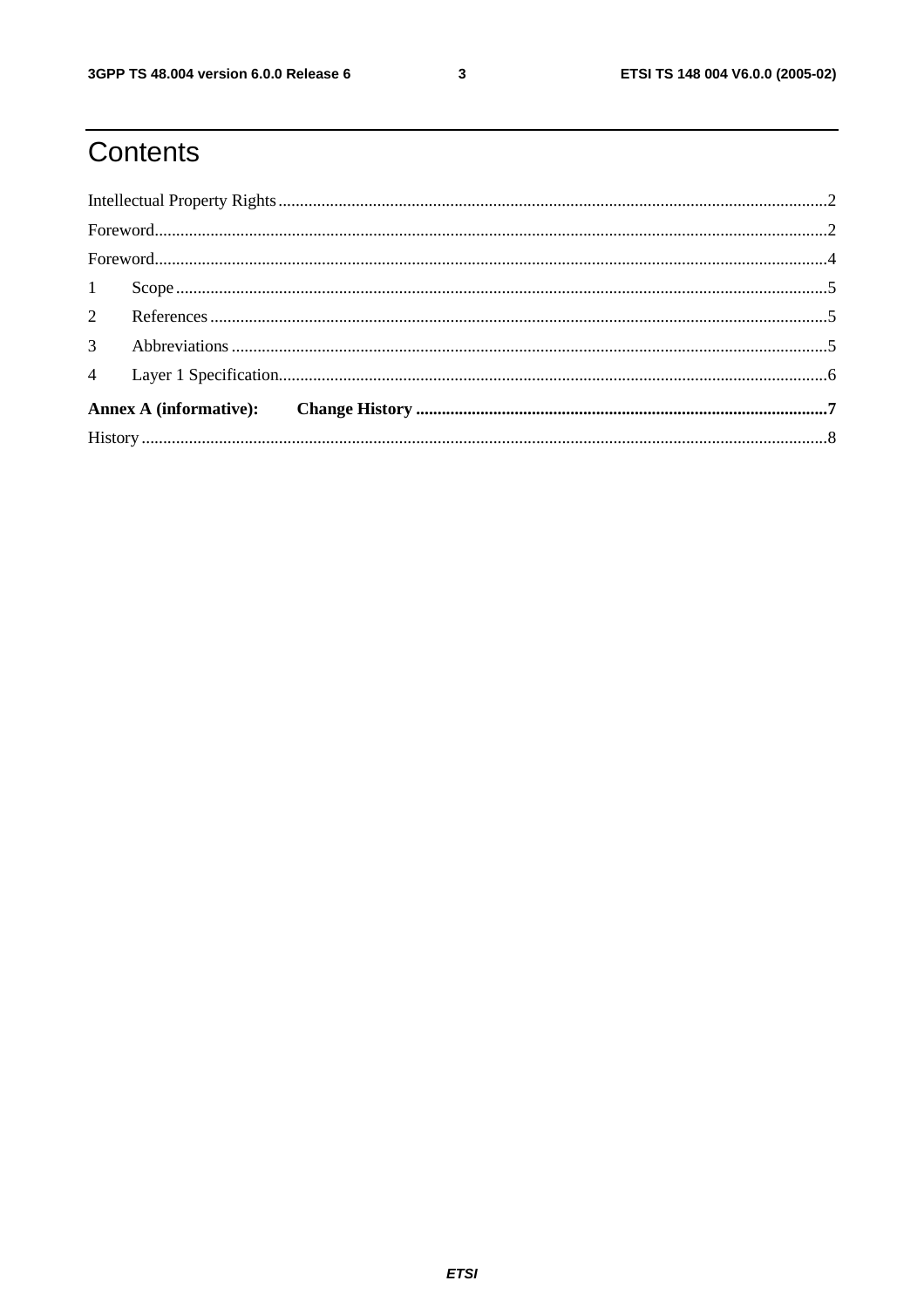### Foreword

This Technical Specification has been produced by the 3<sup>rd</sup> Generation Partnership Project (3GPP).

The contents of the present document are subject to continuing work within the TSG and may change following formal TSG approval. Should the TSG modify the contents of the present document, it will be re-released by the TSG with an identifying change of release date and an increase in version number as follows:

Version x.y.z

where:

- x the first digit:
	- 1 presented to TSG for information;
	- 2 presented to TSG for approval;
	- 3 or greater indicates TSG approved document under change control.
- y the second digit is incremented for all changes of substance, i.e. technical enhancements, corrections, updates, etc.
- z the third digit is incremented when editorial only changes have been incorporated in the document.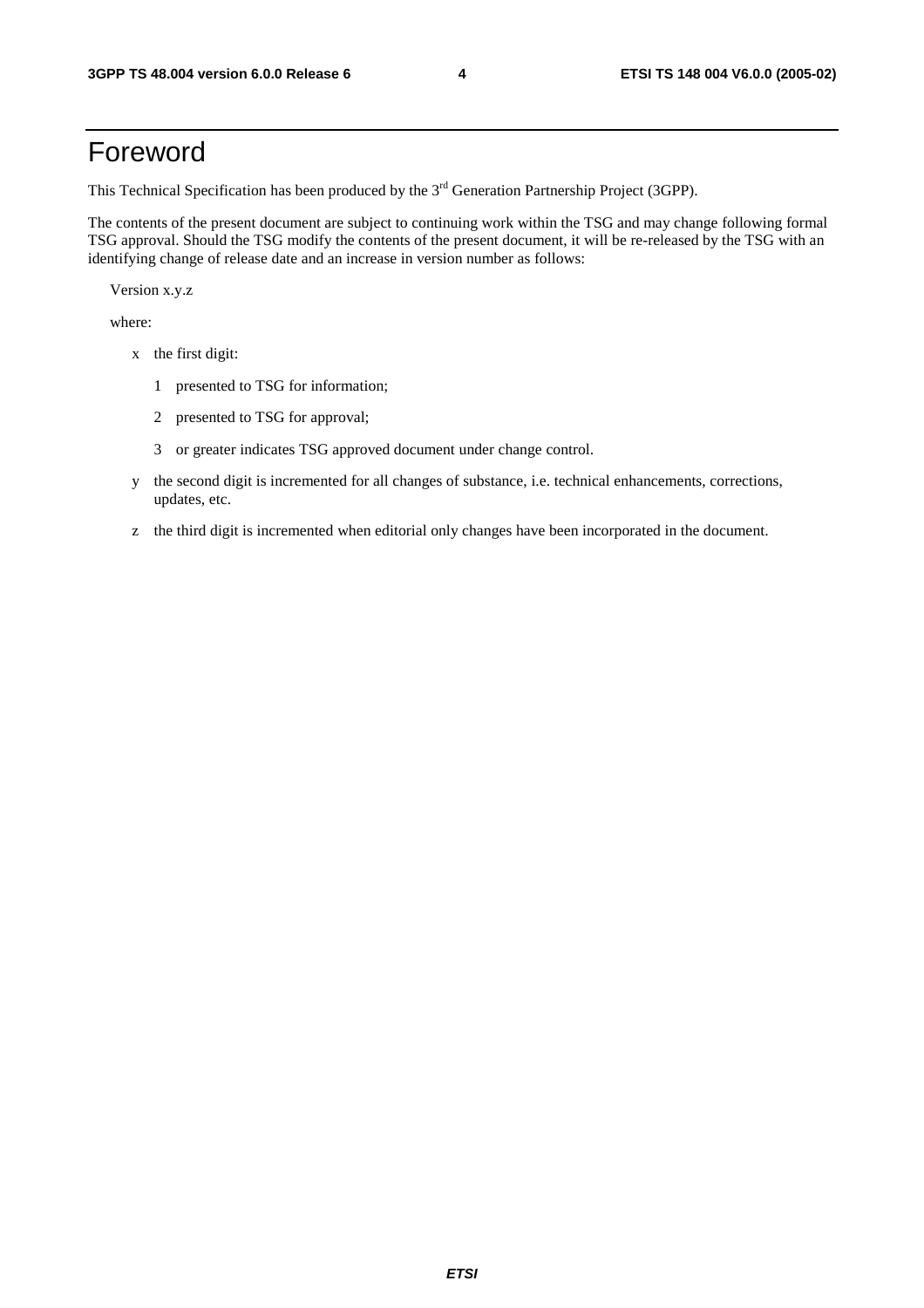#### 1 Scope

The present document defines the structure of the physical layer (layer 1) of the BSS-MSC interface for supporting traffic channels. Use of the physical layer for supporting Signalling System No.7 signalling links is covered in Technical Specification 3GPP TS 48.006.

The physical layer is the lowest layer in the OSI Reference Model and it supports all functions required for transmission of bit streams on the physical medium.

For the present document only digital transmission will be considered, the use of analogue transmission is a national concern.

#### 2 References

The following documents contain provisions which, through reference in this text, constitute provisions of the present document.

- References are either specific (identified by date of publication, edition number, version number, etc.) or non-specific.
- For a specific reference, subsequent revisions do not apply.
- For a non-specific reference, the latest version applies. In the case of a reference to a 3GPP document (including a GSM document), a non-specific reference implicitly refers to the latest version of that document *in the same Release as the present document*.
- [1] 3GPP TR 21.905: "Vocabulary for 3GPP Specifications".
- [2] ITU-T Recommendation G.705: "Characteristics of plesiochronous digital hierarchy (PDH) equipment functional blocks".
- [3] ITU-T Recommendation G.709: "Interfaces for the Optical Transport Network (OTN)".
- [4] ITU-T Recommendation G.711: "Pulse Code Modulation (PCM) of voice frequencies".
- [5] ITU-T Recommendation G.732: "Characteristics of primary PCM multiplex equipment operating at 2 048 kbit/s".
- [6] 3GPP TS 48.006: "Signalling transport mechanism specification for the Base Station System Mobile-services Switching Centre (BSS - MSC) interface".
- [7] ANSI T1.102-1993: "Digital Hierarchy Electrical Interface".
- [8] ANSI T1.403.01-1999: "Title: Network and Customer Installation Interfaces (ISDN) Primary Rate Layer 1 Electrical Interfaces Specification (Includes revision of ANSI T1.408-1990 and partial revision of ANSI T1.403-1995)".
- [9] ANSI T1.107-1995: "Digital Hierarchy Formats Specifications".
- [10] 3GPP TS 48.020: "Rate adaption on the Base Station System Mobile-services Switching Centre (BSS - MSC) interface".

#### 3 Abbreviations

For the purposes of the present document, the abbreviations gieven in 3GPP TR 21.905 apply.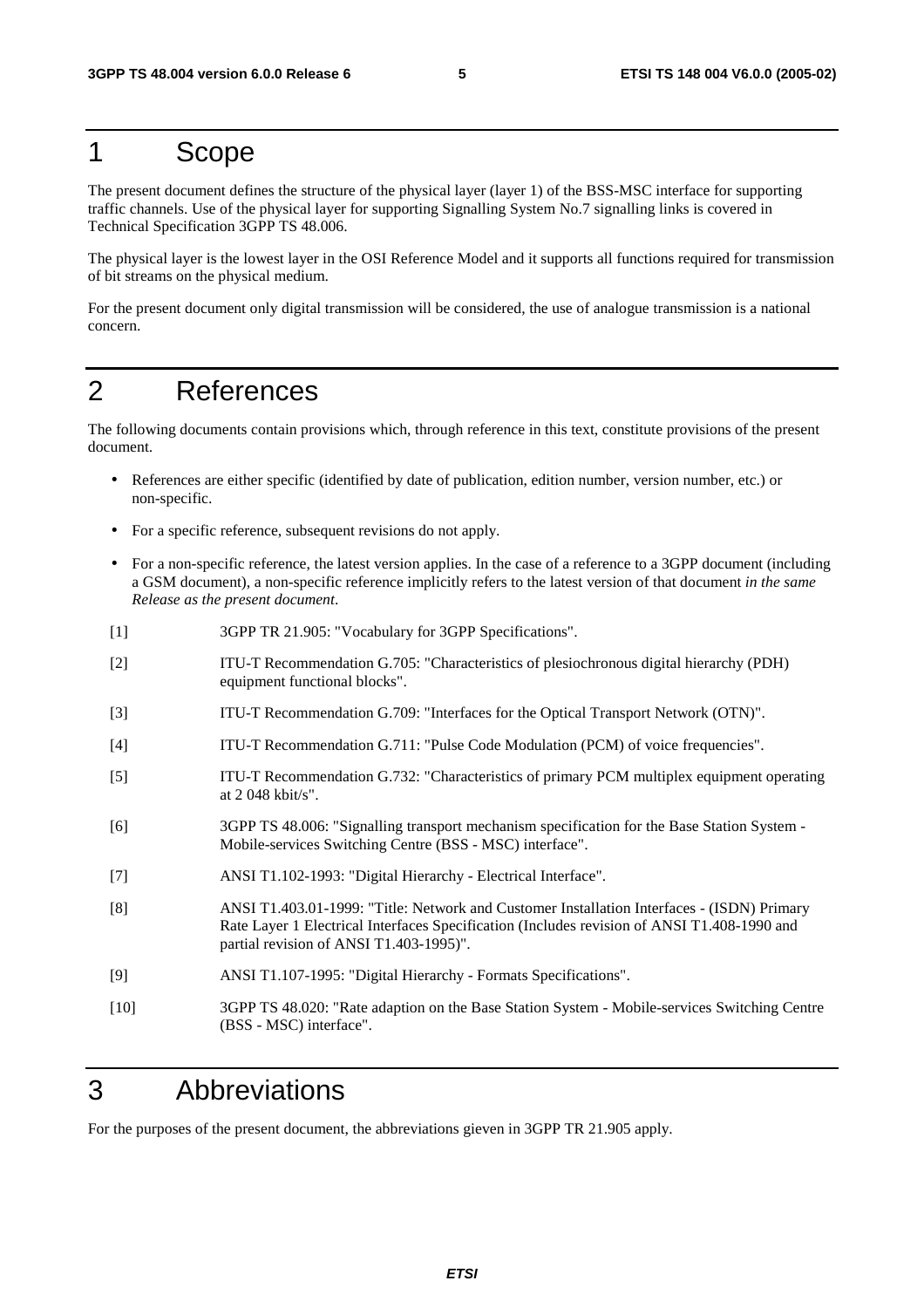### 4 Layer 1 Specification

All ITU-T recommendations referred to are Blue Book.

Layer 1 shall utilise digital transmission:

- at a rate of 2 048 kbit/s with a frame structure of 32 x 64kbit/s time slots, as specified in ITU-T Recommendation G.705 clause 3 for E1 interface; or
- at a rate of 1 544 kbit/s with a frame structure of 24 x 64 kbit/s time slots, as specified in T1.102 specification for T1 interface.

Therefore the physical/electrical characteristics are defined in ITU-T Recommendation G.703 for E1 interface or ANSI T1.403 specification T1 interface.

The functional characteristics are defined in ITU-T Recommendation G.732 clauses 2 and 3 for E1 interface or ANSI T1.107 specification for T1 interface.

Fault conditions should be treated in accordance with ITU-T Recommendation G.732 clause 4 for E1 interface or ANSI T1.403 specification for T1 interface.

Speech encoding shall be the A-law or Mu-law (for North America) as defined in ITU-T Recommendation G.711.

The idle pattern must be transmitted on every timeslot that is not assigned to a channel, and to every timeslot of a channel that is not allocated to a call. The idle pattern shall be 01010100 in ITU-T based systems and 01111111 in ANSI based systems.

Synchronisation at the BSS for the transmitted 2 048/1544 kbit/s bit stream shall be derived from the received 2 048/1 544 kbit/s bit stream.

Data encoding is covered in Technical Specification 3GPP TS 48.020.

NOTE: A predetermined number of the 56/64 kbit/s time slots may be used for signalling, to one or more base station systems. 56kbit/s is applicable to T1 interface only.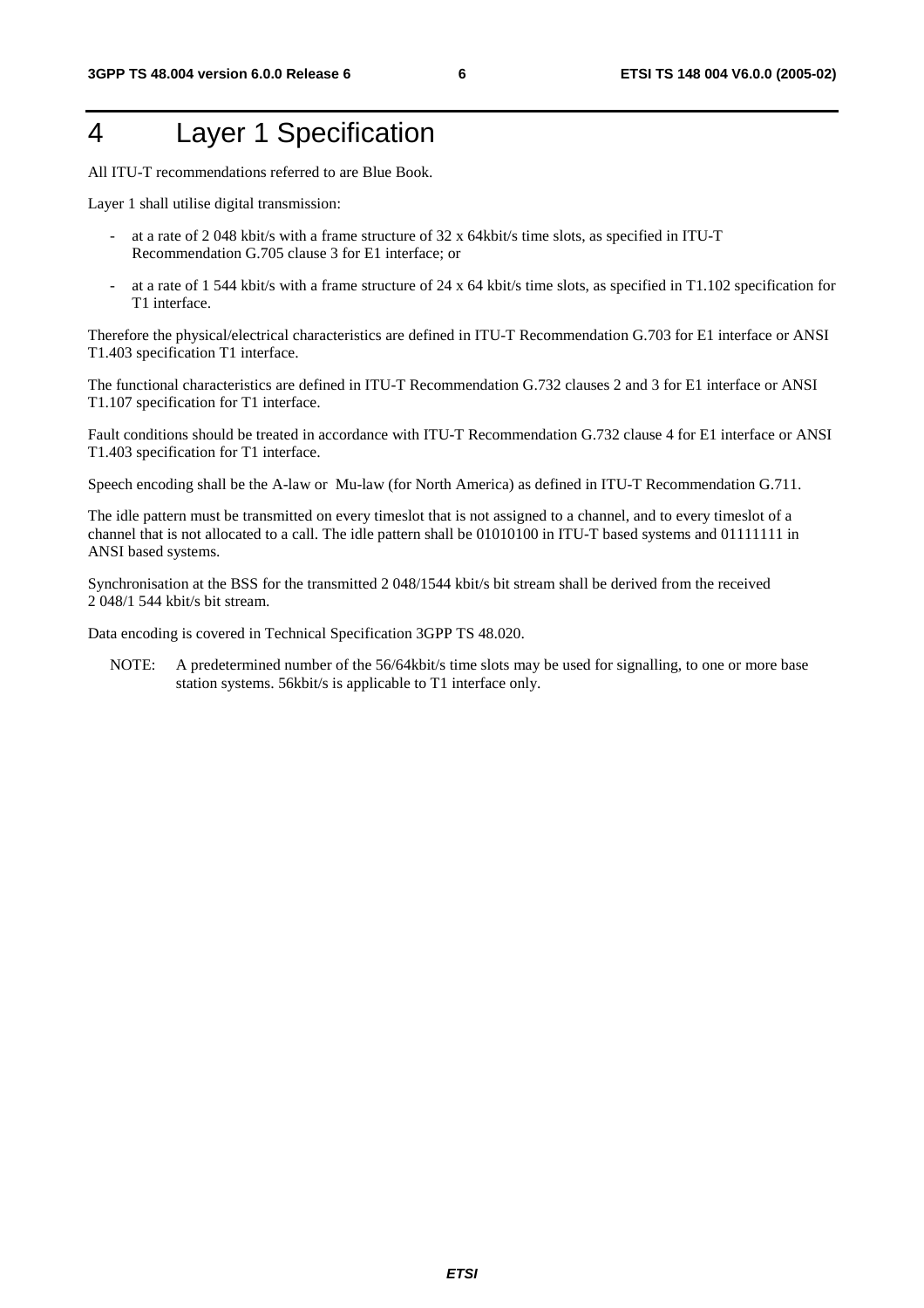### Annex A (informative): Change History

| TSG#                  | TSG Doc. | <b>CR</b> | <b>Revi</b> | <b>Subiect/Comment</b>                     | <b>New version</b> |
|-----------------------|----------|-----------|-------------|--------------------------------------------|--------------------|
| -<br>2005<br>February |          |           |             | l on version 5.0.1<br>IVersion 6.0.0 based | 6.0.C              |